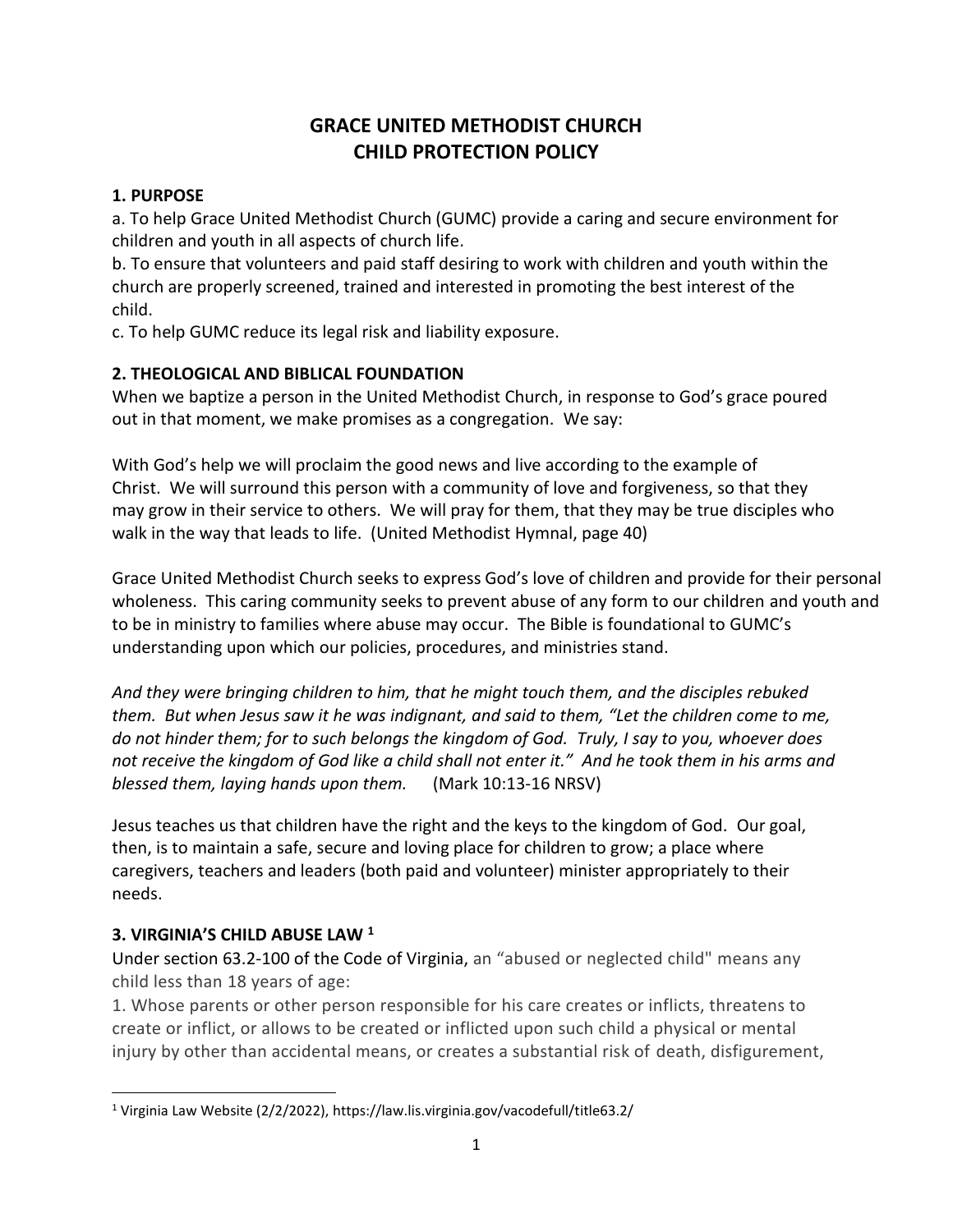or impairment of bodily or mental functions, including, but not limited to, a child who is with his parent or other person responsible for his care either (i) during the manufacture or attempted manufacture of a Schedule I or II controlled substance, or (ii) during the unlawful sale of such substance by that child's parents or other person responsible for his care, where such manufacture, or attempted manufacture or unlawful sale would constitute a felony violation of § 18.2-248;

2. Whose parents or other person responsible for his care neglects or refuses to provide care necessary for his health. However, no child who in good faith is under treatment solely by spiritual means through prayer in accordance with the tenets and practices of a recognized church or religious denomination shall for that reason alone be considered to be an abused or neglected child. Further, a decision by parents who have legal authority for the child or, in the absence of parents with legal authority for the child, any person with legal authority for the child, who refuses a particular medical treatment for a child with a life-threatening condition shall not be deemed a refusal to provide necessary care if (i) such decision is made jointly by the parents or other person with legal authority and the child; (ii) the child has reached 14 years of age and is sufficiently mature to have an informed opinion on the subject of his medical treatment; (iii) the parents or other person with legal authority and the child have considered alternative treatment options; and (iv) the parents or other person with legal authority and the child believe in good faith that such decision is in the child's best interest. Nothing in this subdivision shall be construed to limit the provisions of § 16.1-278.4;

3. Whose parents or other person responsible for his care abandons such child;

4. Whose parents or other person responsible for his care commits or allows to be committed any act of sexual exploitation or any sexual act upon a child in violation of the law;

5. Who is without parental care or guardianship caused by the unreasonable absence or the mental or physical incapacity of the child's parent, guardian, legal custodian or other person standing in loco parentis;

6. Whose parents or other person responsible for his care creates a substantial risk of physical or mental injury by knowingly leaving the child alone in the same dwelling, including an apartment as defined in § 55.1-2000, with a person to whom the child is not related by blood or marriage and who the parent or other person responsible for his care knows has been convicted of an offense against a minor for which registration is required as a Tier III offender pursuant to § 9.1-902; or

7. Who has been identified as a victim of sex trafficking or severe forms of trafficking as defined in the Trafficking Victims Protection Act of 2000, 22 U.S.C § 7102 et seq., and in the Justice for Victims of Trafficking Act of 2015, 42 U.S.C. § 5101 et seq.

#### **4. TYPES OF CHILD ABUSE**

Child abuse refers to an act committed by a parent, caregiver or person in a position of trust, which is not accidental, and which harms or threatens to harm a child's physical or mental health or welfare. The following definitions and explanations are from the Virginia Department of Social Services: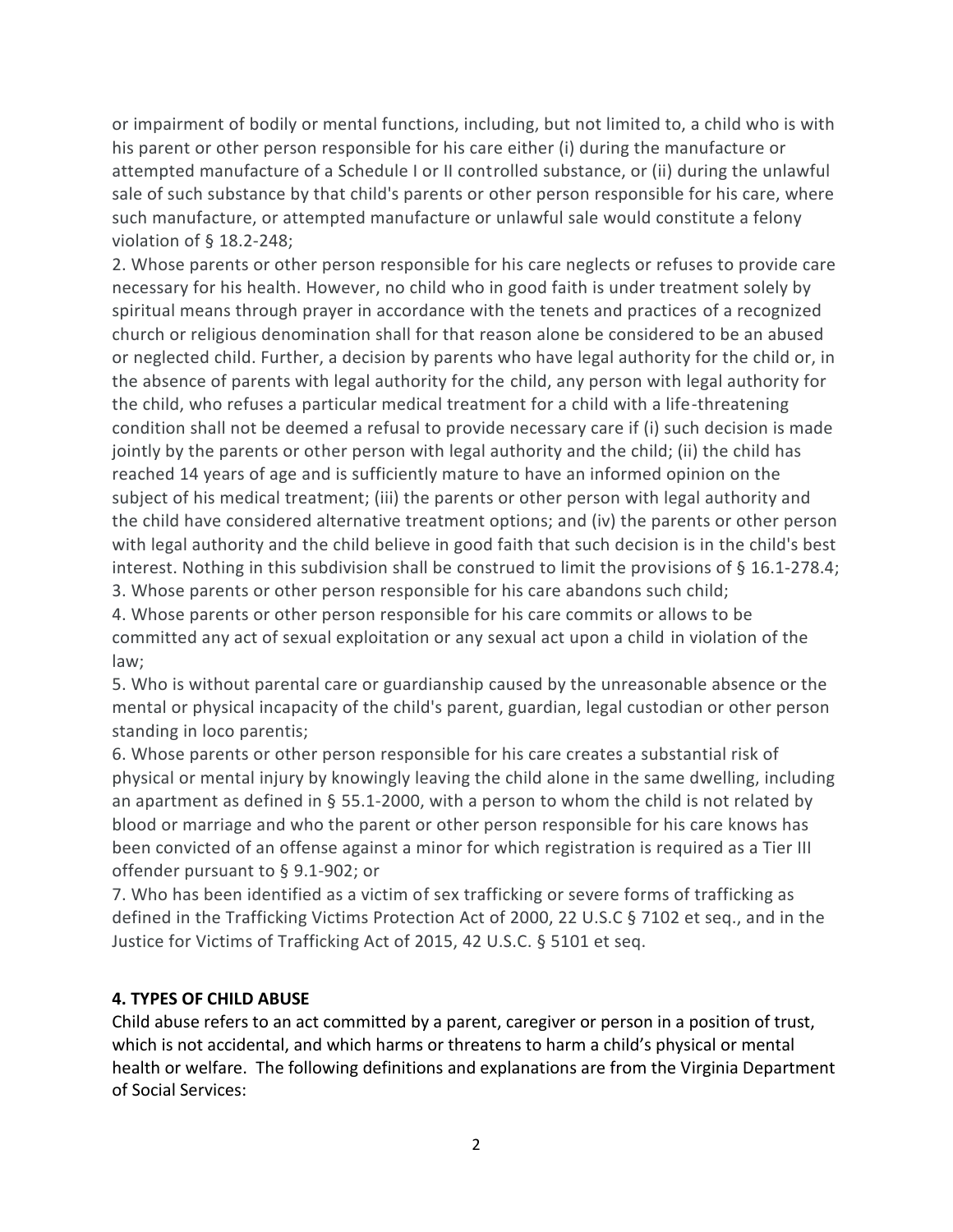# a. PHYSICAL ABUSE

A physical injury, threat of injury, or creation of a real and significant danger of substantial risk of death, disfigurement or impairment or bodily functions. Such injury or threat of injury, regardless of intent, is inflicted or allowed to be inflicted by non-accidental means (e.g. skull fracture, scalding, bruises, etc.).

### b. PHYSICAL NEGLECT

The failure to provide food, clothing, shelter or supervision for a child if the child's health or safety is endangered. Physical neglect may include multiple occurrences or a one-time critical or severe event that results in threat to health or safety, such as a toddler left alone. Other types of neglect include abandonment, inadequate personal hygiene, malnutrition, inadequate clothing, supervision, shelter or food.

c. SEXUAL ABUSE

Sexual abuse includes any act defined in the Code of Virginia that is committed, or allowed to be committed, upon a child by his/her parent or other person responsible for the child's care. Examples include sexual exploitation, sexual molestation, intercourse/sodomy, and other sexual abuse.

### d. MEDICAL NEGLECT

Refusal or failure by a caretaker to obtain and/or follow through with a complete regimen of medical, mental or dental care for a condition, which, if untreated, could result in illness or developmental delays.

### e. FAILURE TO THRIVE

A syndrome of infancy or early childhood that is characterized by growth failure, signs of severe malnutrition, and variable degrees of developmental retardation. Children are considered to be in this category only when diagnosed by a physician and it is caused by non-organic factors. f. MENTAL ABUSE/NEGLECT

A pattern of acts or omissions by the caretaker that result in harm to a child's psychological or emotional health or development.

# g. EDUCATIONAL NEGLECT

The child's caretaker is directly responsible for the failure of the child to attend school or an alternative program of study such as home schooling.

# h. BIZARRE DISCIPLINE

Any actions in which the caretaker uses eccentric, irrational or grossly inappropriate procedures or devices to modify the child's behavior.

#### i. RITUAL ABUSE

When a child is violated in a physical, sexual, or emotional way by an abuser who may be involved in occult activity. It involves an intentional and stylized form of child abuse which may include cruel treatment of animals or repeated threats of harm to the child, other persons, or animals.

#### **5. POLICIES FOR REDUCING THE RISK OF CHILD ABUSE**

In an effort to create the safest possible environment within GUMC, the following prevention measures will be used: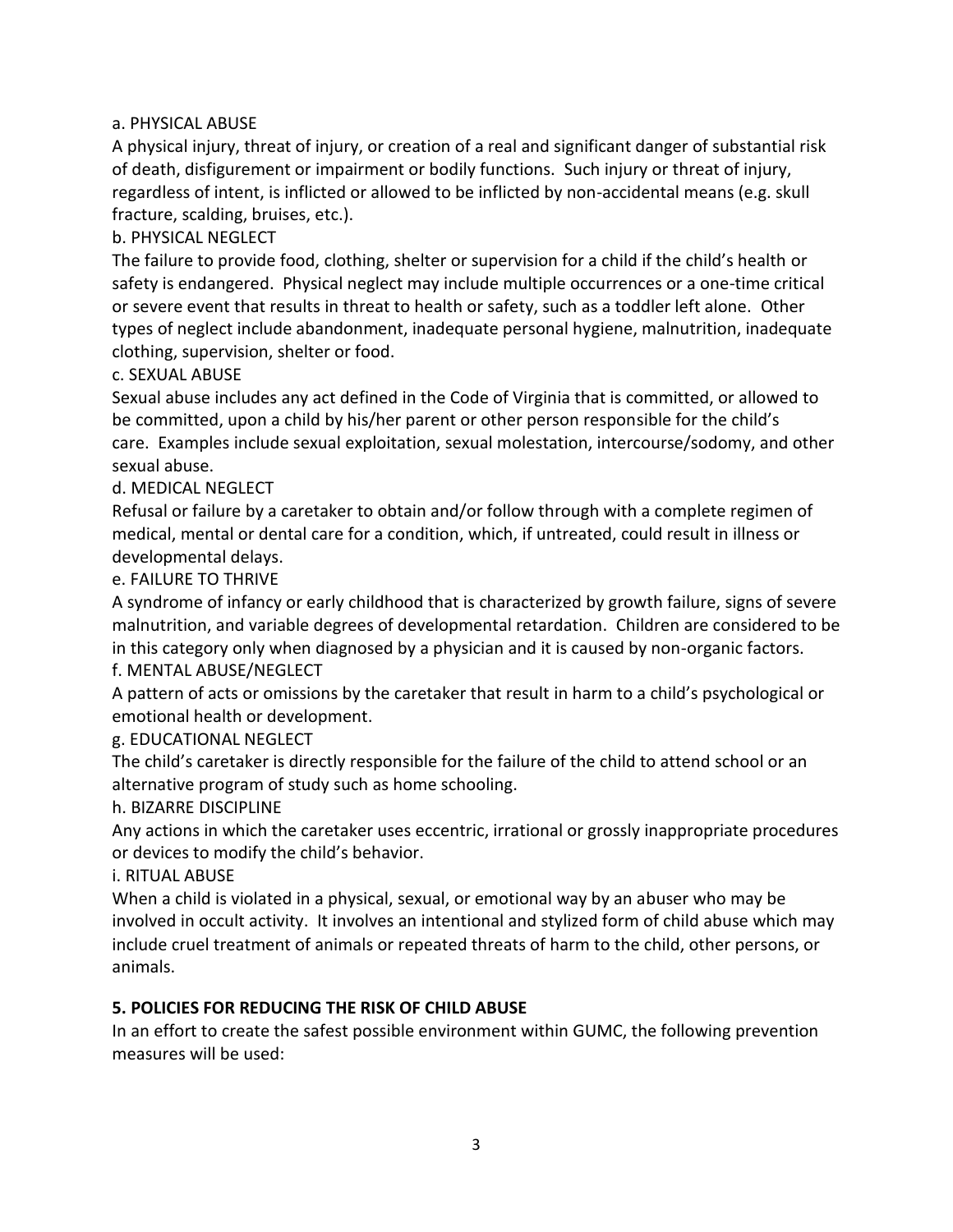### a. SCREENING OF VOLUNTEERS AND STAFF

- All volunteers serving in a leadership capacity to children or youth under the age of 18 must be members or active in GUMC for at least 6 months.
	- o Exceptions:

1. This requirement may be waived if a person transfers from another church AND provides references to the appropriate staff member. The verification of these references must be documented before allowing the person to begin to work independently with children or youth at GUMC.

• All volunteers and paid staff serving in a leadership capacity to children or youth under the age of 18 will be required to complete a criminal background check. The goal is to have the background completed again every three years.

 $\circ$  No one who has had a formal child abuse accusation or conviction, or who refuses to complete the screening form will be permitted to work with GUMC's children or youth. While all persons are welcome to attend GUMC, those with former child abuse accusations or convictions will not be allowed in the areas of the church designated for children and youth for any reason. In addition, this person will be asked to refrain from child and youth-centered activities such as VBS, Youth Group, Sunday School, etc.

# b. TRAINING OF VOLUNTEERS AND STAFF

All volunteers and paid staff serving in a leadership capacity to children or youth under the age of 18 will be asked to read the GUMC Child Protection Policy and sign a Statement of Understanding and Intent Regarding GUMC Child Protection Policy (located in Appendix A of this document).

#### c. EMPOWERING PARENTS, CHILDREN AND YOUTH

GUMC recognizes that by empowering parents, children and youth with information, that the risk of child abuse can be diminished. Parents are reminded to:

- escort their children to the restrooms during services. Remember the building is open much of the time and predators target churches and count on parents feeling relaxed in this environment.
- supervise their children during church socials, or at other times when children have not specifically been left in the care of a volunteer or paid staff member.
- disallow children from going to remote areas, parking lots, etc., alone during church services.
- talk to your children and youth about measures the child can take to stay out of highrisk situations.
- question leaders regarding the amount of supervision present at a given activity, particularly off-ground, or overnight activities.
- Report situations where they have been made to feel unwelcome by volunteers or leaders at any given activity involving children or youth.

# d. TWO-ADULT RULE

Whenever possible, staff and volunteers will be assigned in teams of two or more. This may be 2 adults and/or an adult and a youth over the age of 12. This rule will apply to all classes and activities involving children and youth under 18. If the situation is deemed low risk (group of children as opposed to one-on-one, daylight as opposed to night, on-grounds as opposed to off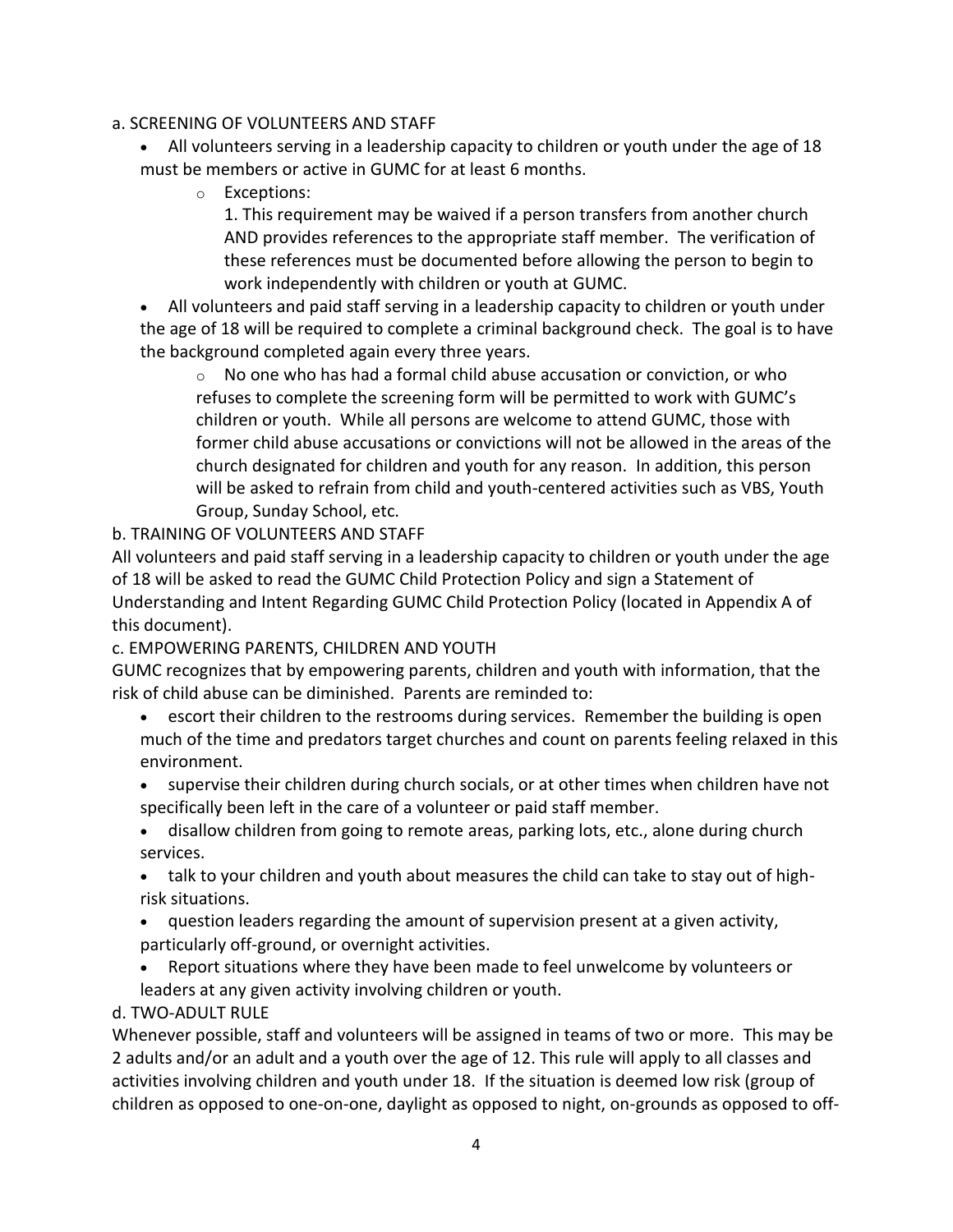grounds) then it is permissible to have 1 adult, however in these instances, where 1 adult is present, it is critical that the Open Visibility Rule and/or the Floater/Hall Monitor Rule are fully implemented. This is intended to be the exception rather than the rule.

# e. OPEN VISIBILITY RULE

Open visibility should be maintained for all activities involving children and youth. This means that activities should take place in full view of routine pedestrian traffic through the building through either glass window panels or through open doors. Of note, when adults are required to assist toddlers in the restrooms, the door of the restroom should remain open at all times. f. FLOATER/HALL MONITORS RULE

Whenever two adults are not present with each group during scheduled activities involving children or youth, a floater/ hall monitor will be assigned to walk the halls of the building where classes are taking place and to check all bathrooms at least 1 time during the course of the session.

# g. OPEN CLASSROOM RULE

Classrooms may be visited at any time without prior notice by church staff, parents or other church volunteers.

# h. REGISTRATION FORMS

Registration forms shall be completed by parents or legal guardians of children through 6th grade attending Children/Youth Ministry Activities. These forms can include a list of allergies, contact information, photo release, medical alerts and persons that may pick up the child. i. PARENT/GUARDIAN DROP OFF AND PICK UP POLICY

Parents/guardians or designees are expected to bring children through 6th grade to the appropriate classrooms. Parents/guardians or someone designated by written parental/guardian permission must pick-up children through 6th grade from activities. Children shall not be released to anyone who is not listed on the registration form completed by the parent or guardian as someone who may pick up the child.

# **6. BEHAVIORAL EXPECTATIONS OF CHILDREN AND YOUTH**

The following expectations apply to children and youth participating in church-sponsored activities or for children using the church or church property (including vehicles) for any reason. It is expected that children and youth, to the best of their individual ability, will:

- Treat all people with respect.
- Accept the authority of teachers, leaders, team leaders and pastors.
- Listen when teachers/leaders are talking.
- Settle disagreements quickly, peacefully and fairly. Practice forgiveness.
- Treat church property, equipment, and supplies with respect.
- Not have or use alcohol, tobacco or illicit drugs on church grounds.
- Not have firearms or weapons of any sort on church property unless they are being used in a church-sponsored function and with proper adult supervision.
- Use appropriate language. Use of swear words and obscenities are strongly discouraged.

• Exhibit appropriate behavior. Disobedient, disrespectful or obscene behavior is unacceptable and will not be tolerated.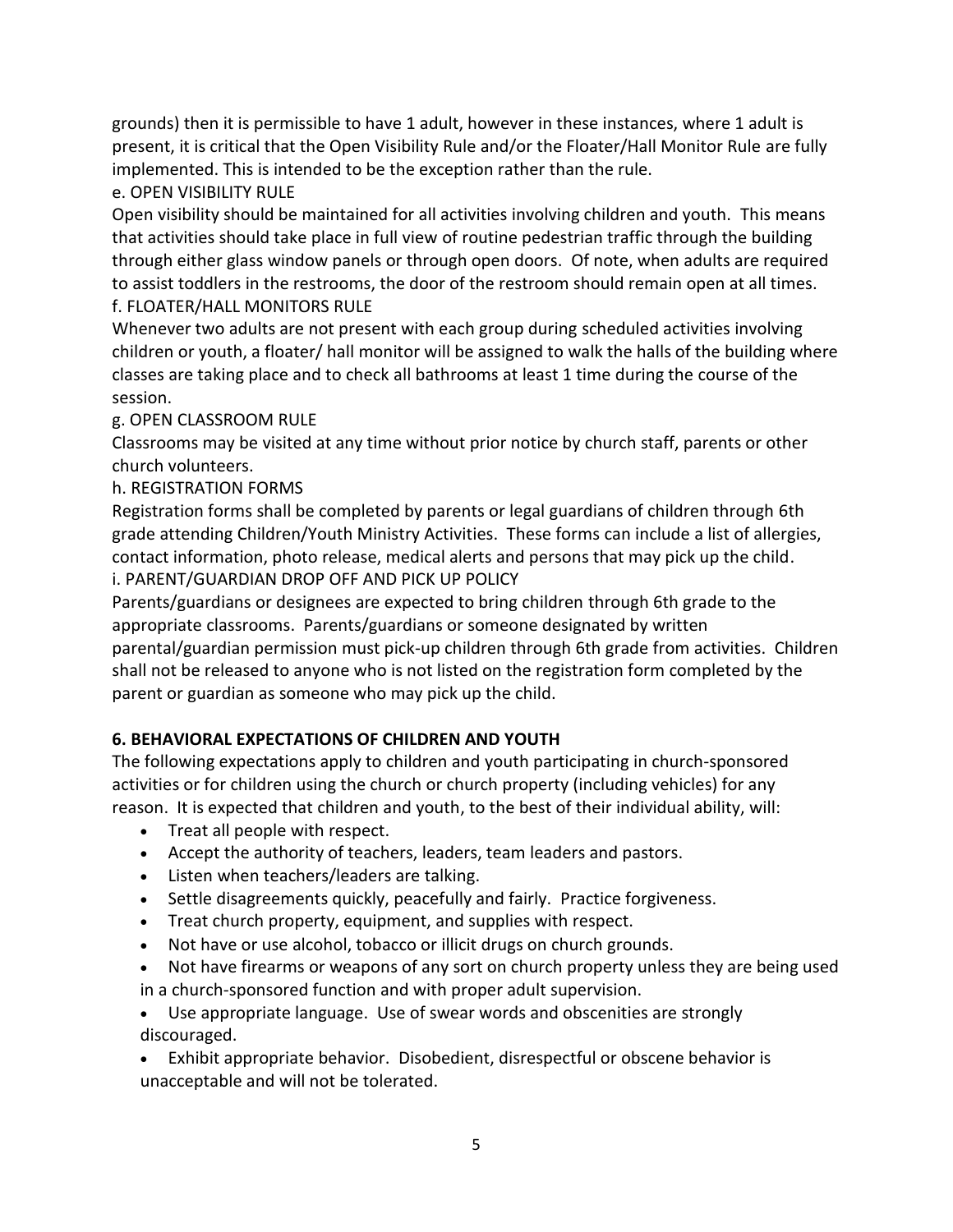# **7. DISCIPLINE GUIDELINES FOR VOLUNTEERS AND PAID STAFF WORKING WITH CHILDREN AND YOUTH**

When dealing with children and youth it is sometimes necessary to exercise disciplinary action in order to facilitate learning, maintain order and carry out planned activities in a safe manner.

Planning ahead for success:

• Disruptive behavior is diminished if enough learning opportunities are planned to keep children and youth engaged. It is better to over-plan than under-plan by incorporating age appropriate good story-telling techniques, drama, puppets, arts and crafts, cooking, scientific exploration, games, etc. Incorporating a varied learning environment helps all types of learners remain engaged.

- For overnight activities, boys and girls should have separate sleeping areas.
- It is critical that the children, youth and parents know what the behavioral expectations are ahead of time and what the consequence will be for failure to meet the behavioral expectations.

When discipline becomes necessary:

- Volunteers and paid staff are authorized to handle minor discipline problems without need of involving parents or staff.
- Verbal re-direction may and should be exercised. Care must be taken not to embarrass the child/youth by yelling or shaming. Physical contact is forbidden.
- If verbal redirection is not successful and/or the nature of the problem indicates further counseling is necessary, the child /youth should be counseled with 2 adults present and/or with the parent present with consequences for continued misbehavior outlined.
- If the behavioral expectations are not met at this point, the promised consequences should take place quickly and without fanfare.
- It may be necessary to set up a parent-volunteer-paid staff conference if behavioral problems are chronic. By working together, it may be possible to come up with a plan to modify the misbehavior.
- Restriction of participation privileges may be enacted as the last resort.
- Alert the appropriate staff person any serious, reoccurring or chronic behavioral situations that concerns Sunday School or any other Christian education arena.
- Alert the pastors and/or leadership board of any serious, reoccurring or chronic behavioral situation involving paid staff.
- Notify the appropriate staff person of any serious, reoccurring or chronic behavioral situation involving groups that use the building but are not fully integrated into the church.

# **8. COMMUNITY GROUPS**

Leaders of community groups using the church facility and working with children or youth under 18 shall have access to this policy and expectations to adhere to it.

# **9. PLAN FOR RESPONDING TO ALLEGATIONS OF CHILD ABUSE**

Should there be an allegation of child abuse at Grace United Methodist Church, the matter should be reported immediately to the Manassas City Department Social Services, to the Senior and Associate Pastor, and the Chair of the Leadership Board. Together, these individuals shall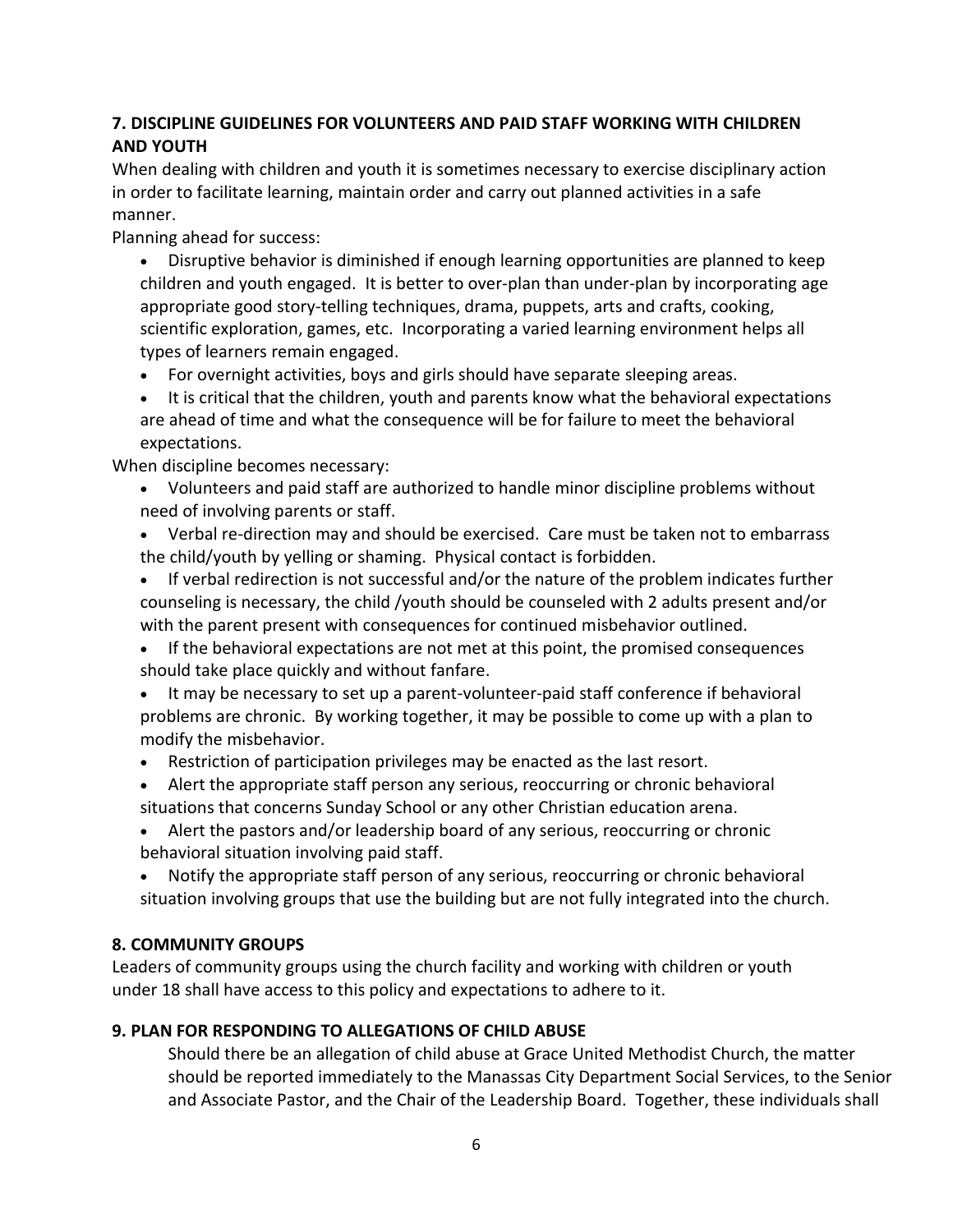ensure that the appropriate actions will be taken. If the allegation involves one of the pastors, the matter should be reported to Social Services, the other pastor and the District Superintendent.

- 1. Every allegation of child abuse will be treated seriously.
- 2. Pray for the church and all persons affected by the allegation.
- 3. Immediately begin documenting all procedures observed in the handling of the allegation.
- 4. Immediately notify the Virginia Department of Social Services of the allegation.
- 5. Immediately notify the parents if it is not known that they have previous knowledge. (In the case the suspected abuser is the parent, they would not be notified.)
- 6. Immediately notify the church's insurance company when necessary
- 7. If the accused have assigned duties within the life of the church that person may be temporarily relieved of his/her duties until the investigation is concluded.
- 8. It is appropriate to show care and comfort for the alleged victim. This should be the pastoral objective from the moment the allegation is received or otherwise made known.
- 9. Observe confidentiality for both the alleged victim and the accused.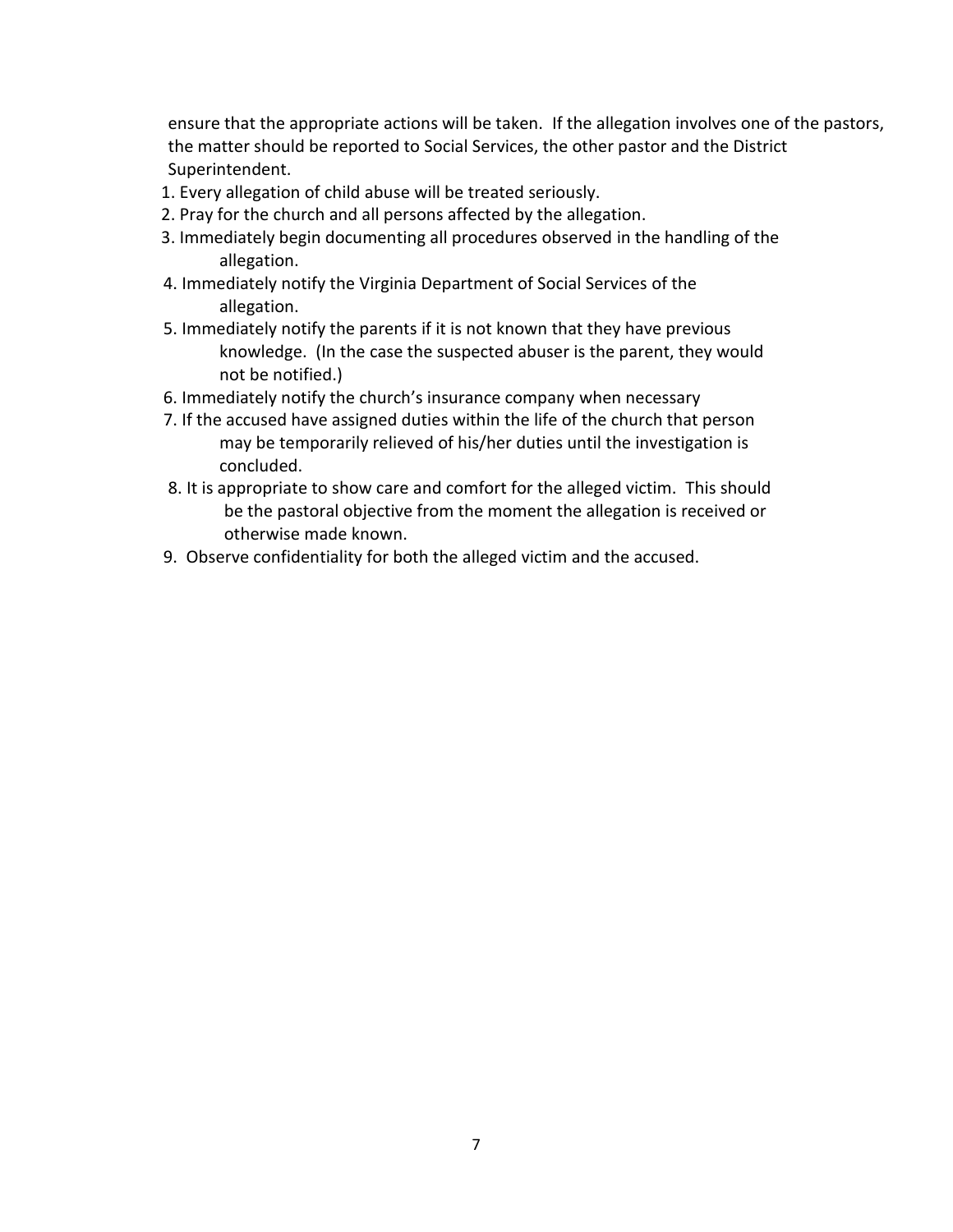# **Appendix A**

# **GRACE UNITED METHODIST CHURCH**

Statement of Understanding and Intent Regarding GUMC Child Protection Policy

I, the undersigned, have read GUMC's Child Protection Policy, understand what it means, and agree to abide by it.

I (my organization) will abide by GUMC's policy when working with children or youth both on and off church premises.

|                                                                                          | Date ____________       |  |
|------------------------------------------------------------------------------------------|-------------------------|--|
|                                                                                          |                         |  |
| Address                                                                                  |                         |  |
| Phone Numbers: Home                                                                      | <b>Work Marine Work</b> |  |
| Name of organization using the church facility if other than church affiliated activity: |                         |  |

\_\_\_\_\_\_\_\_\_\_\_\_\_\_\_\_\_\_\_\_\_\_\_\_\_\_\_\_\_\_\_\_\_\_\_\_\_\_\_\_\_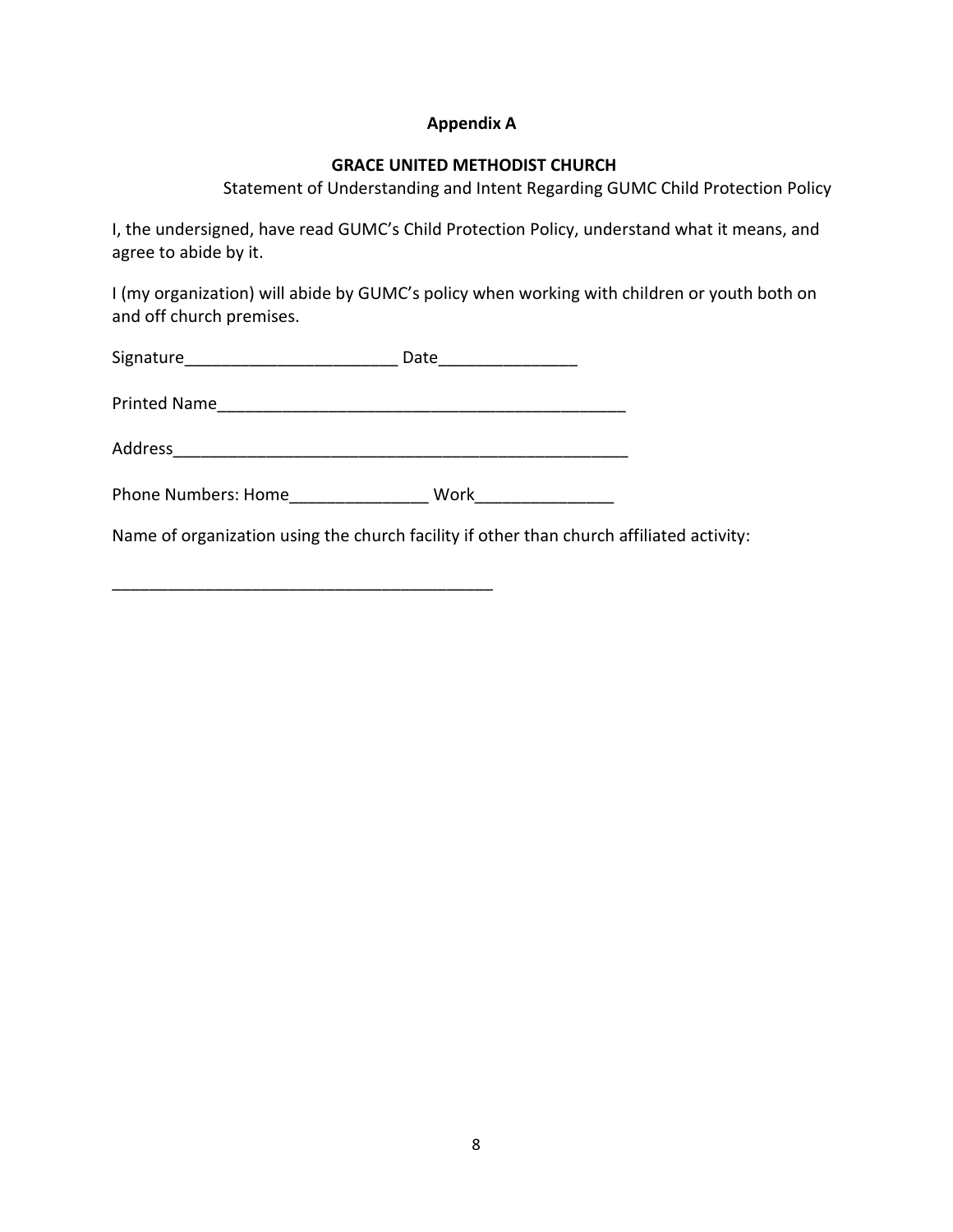# **Appendix B Tools for Assessing the Risk/Reducing the Risk**

There are 3 areas to consider when assessing the potential risk of a given situation. Volunteers and paid staff will consider these 3 areas during the planning of and during actual events that involve children and youth.

1. Degree of Accountability: Assess the degree of accountability.

- Have adult leaders for this activity completed the screening process?
- Have adult leaders for this activity signed a Statement of Understanding and Intent Regarding GUMC Child Protection Policy?
- Have adult leaders for this activity completed Child Protection training?
- Is the 2-Adult Rule and/or Open Visibility Rule being maintained during this activity?
- If the activity is off grounds, has parental consent been sought from all participants?
- When accountability increases, risk decreases. When accountability decreases, risk increases.
- 2. Degree of isolation: Assess the degree of isolation.
	- Is this an overnight activity? (If yes, opportunity for isolation increases.)
	- Is this activity taking place off-grounds?
	- Is this activity taking place in remote buildings or in classrooms that are isolated?
	- Will adult volunteers or paid staff ever be alone with a child or youth during this activity? (In a car, etc.)
	- Will a youth ever be alone with another youth or child, or will a child ever be left alone with a child?
- When isolation increases, risk increases. When isolation decreases, risk decreases 3. Degree of balance of power: Assess the degree of balance of power.
	- Will adult volunteers or paid staff ever be alone with a child or youth during this activity? (For instance, in a car, etc.)
	- Will an older, bigger, stronger or more "popular" youth or child ever be alone with another youth or child that is younger, weaker, and less "popular"?

• Will children of the same age be able to "buddy" each other to the bathroom etc.? This is preferred over having an older child escort a younger child. When there is a balance of power, risk decreases. When there is an imbalance of power, risk increases.

# **Low-risk situations include:**

- Activities where a group of children or youth are present for an activity (such as Christian Education classes, bible study, etc.)
- where the activity takes place on church grounds during daylight hours
- where open visibility into a classroom situation is maintained at all times
- where floaters/hall monitors are present during the activity.
- In all settings it is always preferable to have 2 adults, however in low risk setting it is permissible for one adult to be present as long as all other criteria are strictly maintained.